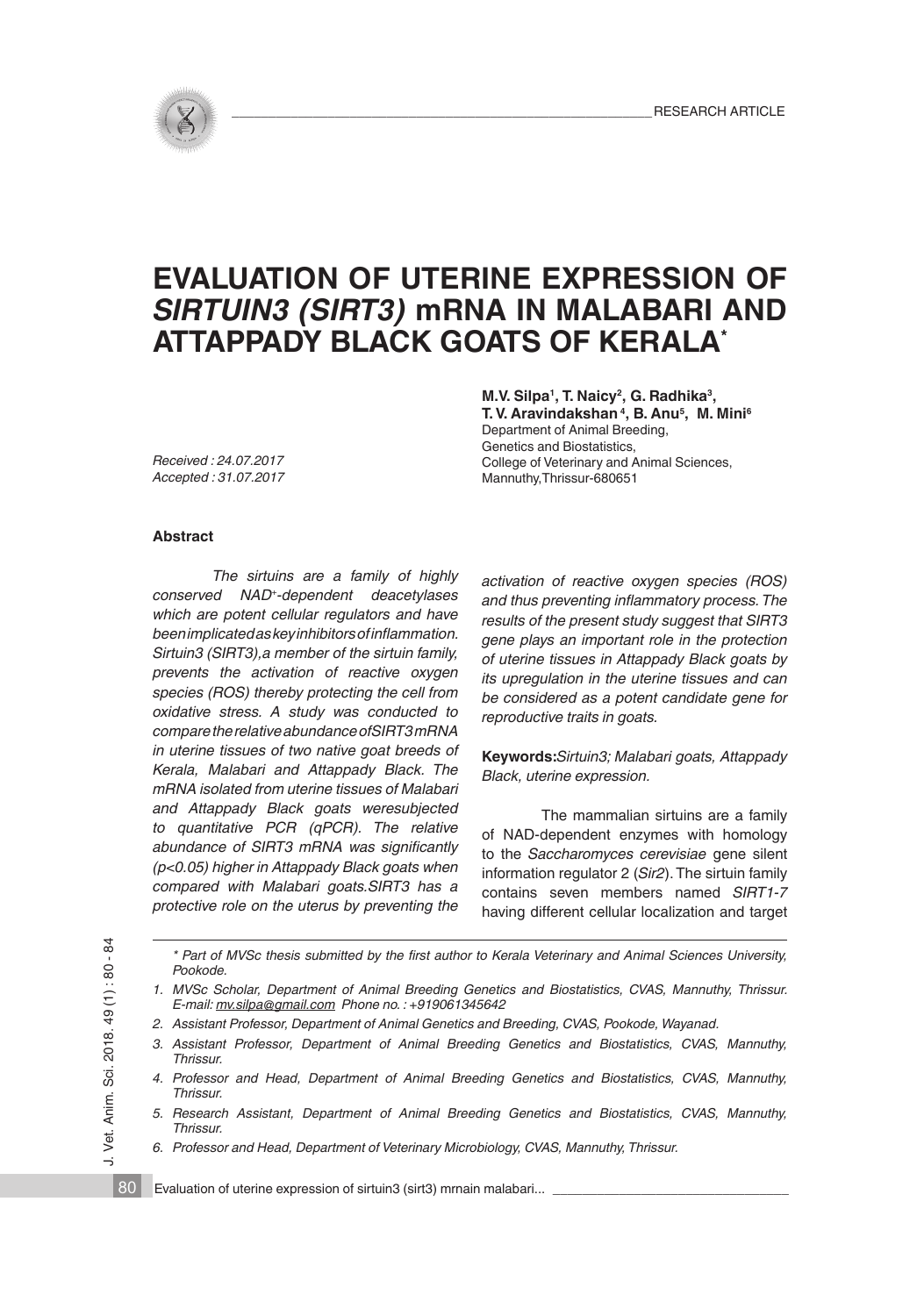proteins (Nogueiras*et al*.,2012). SIRT3 has emerged as a mitochondrial fidelity protein that directs energy generation and regulates ROS scavenging proteins (Zhao *et al*.,2016). It is central to the control of metabolic processes and also has a critical role in fertility by preventing the activation of reactive oxygen species (ROS). Moreover SIRT3 can regulate the acetylation of several proteins, often at multiple sites across several metabolic pathways, which include fatty acid oxidation, ketogenesis, amino acid catabolism and tricarboxylic acid cycles, as well as mitochondrial regulatory proteins (Rardin*et al*., 2013) and can directly modulate oxidative stress through deacetylation and activation of superoxide dismutase (Tao *et al*., 2013).

Goat production in Kerala is mainly centered on its native breeds. The two important native breeds of goats in Kerala are Malabari and Attappady Black. Malabari goats are well known for their prolificacy, growth rate and milk production. Attappady Black goats which are mainly reared by the tribal community of Attappady region of Palakkad district are known for their sturdy nature and growth rate (Kaura, 1952 and Stephen *et al*.,2005). Since uterine environment play a critical role in implantation, pre natal growth and early kid mortality, aresearch was conducted with an objective to study the relative uterine expression of *SIRT3*, which has a critical role in fertility by preventing the activation of reactive oxygen species (ROS).

#### **Materials and Methods**

In this study, tissue samples of uterus were obtained from Malabari(n=6) and Attappady Black (n=6) goatsof 4 to 5 years of age from the Kerala Veterinary and Animal Science University Meat Plant and were stored in RNA later (Sigma-Aldrich) at -80˚C till RNA isolation.

### *Total RNA extraction*

Total RNA was isolated using TRI reagent(Sigma Aldrich) and treated with DNase I (Sigma Aldrich) to prevent DNA contamination. The concentrations were measured by using spectrophotometer(NanoDrop™ 2000C) and integrity was verified using 1%agarose gel electrophoresis.

#### *Complementary DNA (cDNA) synthesis*

The cDNA was synthesized using RevertAid First strand cDNA synthesis kit (Thermo scientific). 500 ng of total RNA was taken for cDNA synthesis in 20 µl reaction volume. The cDNA synthesized was stored at -80 ˚C until further use.

### *Quantitative PCR (qPCR)*

For the present study g*lyceraldehyde 3 phosphate dehydrogenase (GAPDH)* and *beta actin* (*β-actin*)were selected as internal control gene. Using sequences available in NCBI database, primers were designed for amplification of 103 bp region of *SIRT3* (NM\_001206669.1; STRT F: 5'TCCCTGACTCAAAGCTCGTT 3'; STRT R: 5'ATCACGTCGGCCCAGAAG 3')from cDNA. Reference gene primers i.e., *GAPDH* and *β-actin* genes were selected as per Naicy*et al*. (2016). Quantitative PCR (qPCR) was performed in triplicate for each sample in Illumina Eco® Q- RT PCR system using SYBR green chemistry. In addition, a non-template control (NTC) for each gene to check for primerdimers and a negative control (nuclease free water) were also included.

The qPCR reaction was carried out in 12.5 μl mixture containing 6.25 μl of SYBR Green, 10 p*M* each of forward and reverse primer and 25 ng of cDNA as template. The thermal cycling profile for the reaction includes initial denaturation for 3 min at 95˚C, followed by 40 cycles of denaturation at 94˚C for 30 sec, annealing at 54.5˚C, 60˚C and 60˚C for 15 sec for *SIRT3,GAPDH* and *β-actin*,respectively, followed by extension at 72˚C for 30 sec. Dissociation (melt) curve analysis was done after each PCR. The protocol for melt curve analysis was  $95^{\circ}$ C for 15 sec,  $55^{\circ}$  C for 15 sec followed by 95° C for 15 sec.

The *2−ΔΔCT* method (Livak and Schmittgen, 2001)was used for calculating relative expression of*SIRT3* gene expression by using *GAPDH* and *β-actin* as internal control.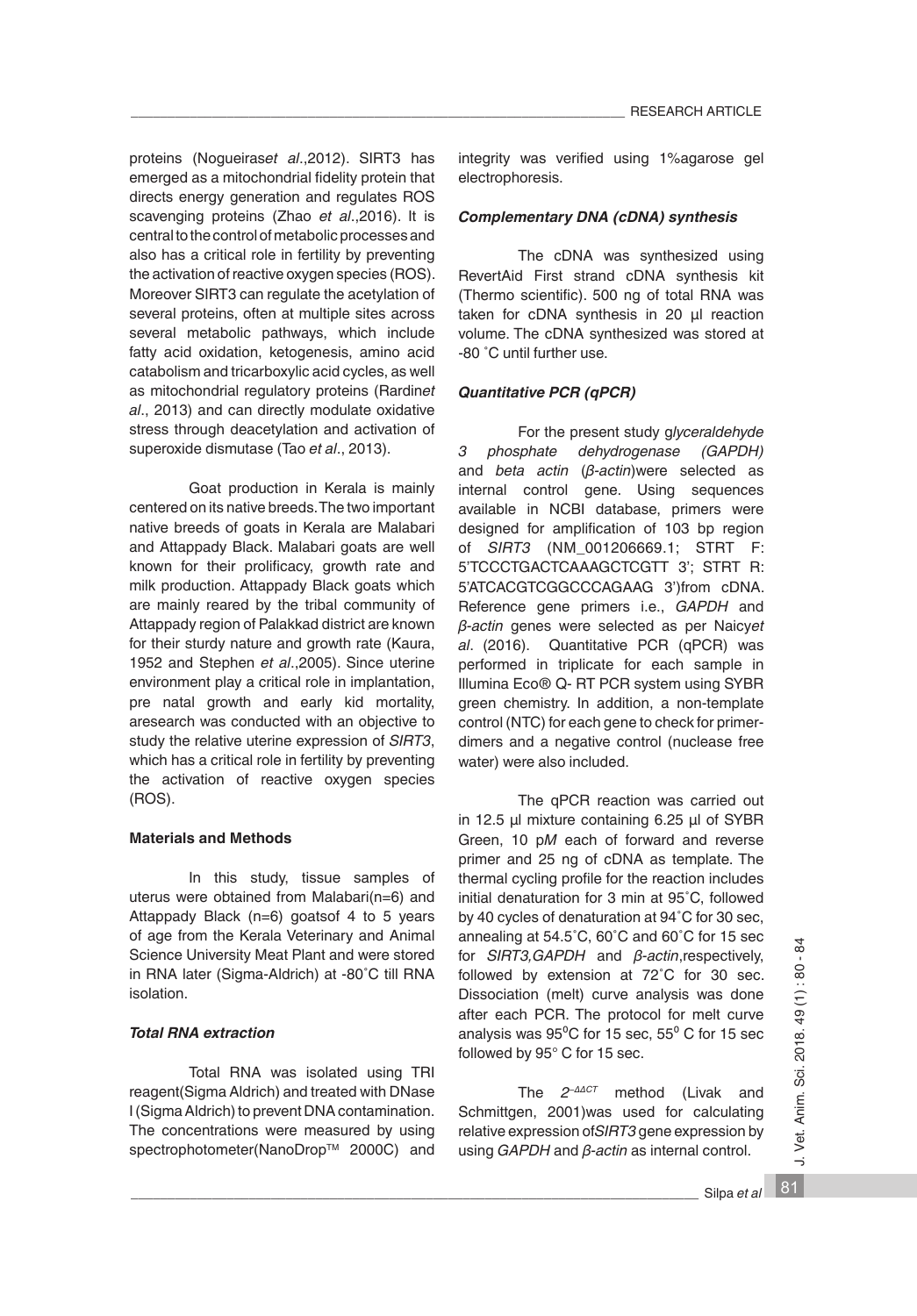#### **Results and Discussion**

RNA isolated had good integrity and quality. Using conventional gradient PCR, amplification of the target and the reference genes were standardised (Fig. 1). Using Illumina Eco® Q- RT PCR, quantitative PCR (qPCR) was performed and melt curves were generated. Melt curve revealed a single peak for each gene which indicated the absence of nonspecific products. *SIRT3*uterine expression ofMalabaribreed was taken as control. A significantly (P<0.05) higher uterine expression of *SIRT3* was noticed in Attappady Black goats (around four fold) when compared to that in Malabari goats (Fig. 2).

This is the first study on*SIRT3*gene in goats. SIRT3, which is known to be a global regulator of mitochondrial protein acetylation, is capable of coordinating cellular responses to nutrient status and energy homeostasis. Moreover SIRT3 can regulate the acetylation of several proteins and can directly modulate oxidative stress through deacetylation and activation of superoxide dismutase (Tao *et al*., 2013). Inactivation of SIRT3 has been shown to trigger intracellularROS production, mainly of mitochondrial origin (Kawamura *et al.* 2010). Apart from protecting the cell from ROS, SIRT3 is also reported to shield the mitochondria by deacetylation and subsequent inactivation of cyclophilin D protein thereby preventing



**Fig. 1**: Agarose gel electrophoresis demonstrating the qPCR products Lane 1-2: *SIRT3* (103 bp),Lane 3-4: *β-actin*(105 bp),Lane 5-6: *GAPDH* (127 bp),Lane 7: 50 bp DNA ladder



Evaluation of uterine expression of sirtuin3 (sirt3) mrnain malabari...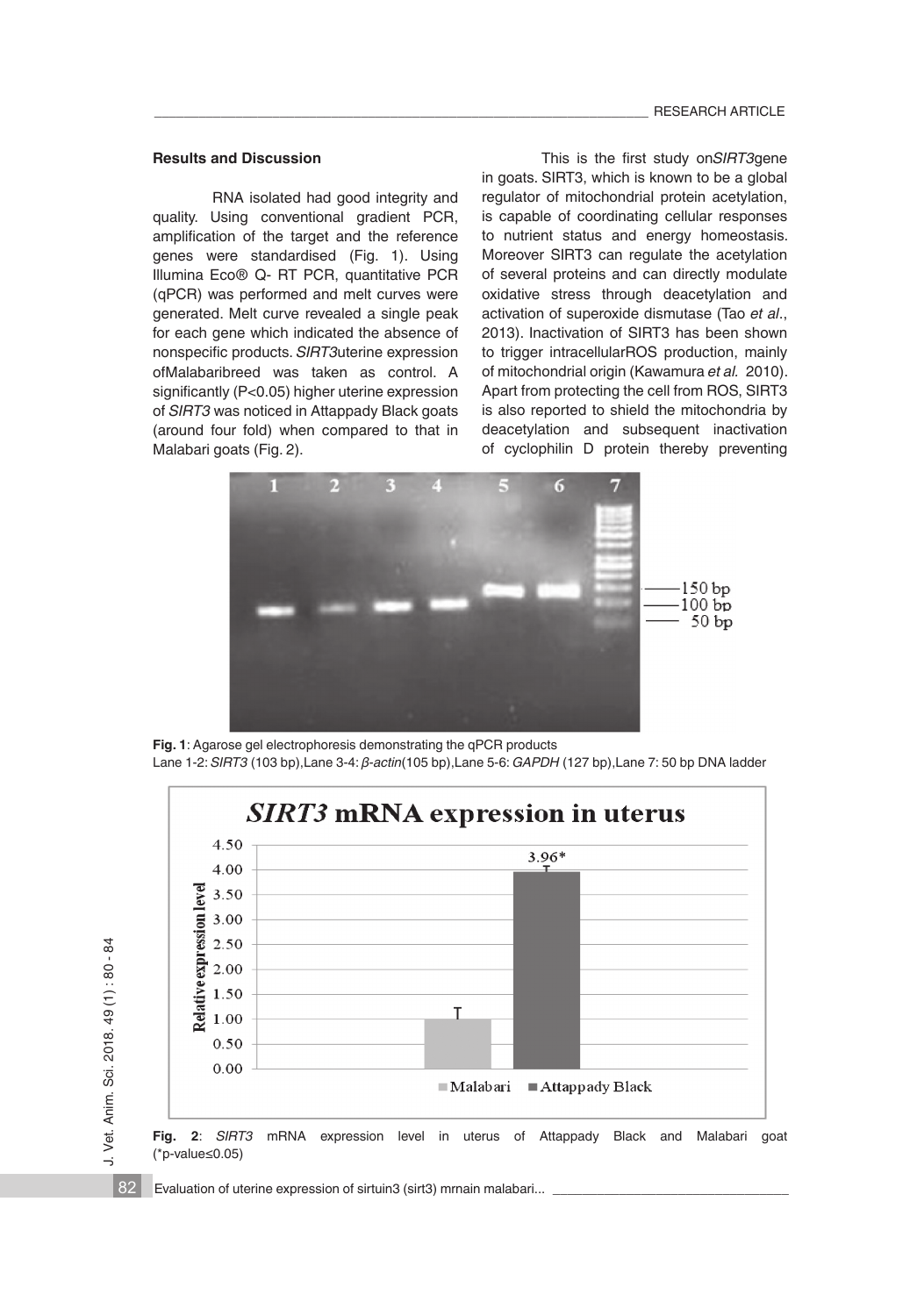formation of mitochondrial permeability transition pore (mPTP) and hence sustaining mitochondrial membrane potential (Sun *et al*., 2017). These reports suggested the tissue protective role of *SIRT3*. Lim *et al*. (2016) stated that *SIRT3* impedes the production of proinflammatory and pro-labour mediators which are induced by known mediators of preterm birth, thereby preventing preterm births.

Uterine environment of the mother play an important role in implantation to early kid survival. Oxidative stress (OS), characterised by an imbalance between pro-oxidant molecules (like reactive oxygen and nitrogen species) and antioxidant defenses can lead to endometritis and spontaneous abortion (Agarwal *etal.,*2012). Hence *SIRT3* gene (SIRT3-a mitochondrial targeting protein), which has a critical role in protecting cells against OS by reducing ROS levels was selected as the candidate gene for the current research to determine its relative expression in two native goat breeds of Kerala. Having originated from the hilly terrains of Attappady region in Palakkad district of Kerala, Attappady Black goats have a reputation of hardy nature and are comparatively thriftier than other goats. They are comparatively more resistantto diseases (Thomas *et al*., 2011).

The results of the present study suggest that *SIRT3* gene is upregulated in the uterine tissues of Attappady Black goats and it plays an important role inprotection of uterine tissues.It could be considered as a potent candidate gene for fertility traits in goats. Further studies are required to explore the association of this gene with reproductive and fertility traits in goats to ascertain the role of this gene in goat reproduction.

### **Acknowledgement:**

We are grateful to and Kerala Veterinary and Animal Sciences University, Pookode, for providing the necessary facility and financial assistance to accomplish this research work.

## **References**

Agarwal, A., Aponte-Mellado, A., Premkumar,

B.J., Shaman A. and Gupta S. 2012. The effects of oxidative stress on female reproduction: a review. *Reproductive Biol. Endocrinology*. **10**: 1-31.

- Kaura, R.L. 1952. Indian Breeds of Livestock. Prem publishers, Lucknow.119p.
- Kawamura, Y., Uchijima, Y., Horike, N., Tonami, K., Nishiyama, K., Amano, T., Asano, T., Kurihara Y. and Kurihara H. 2010. Sirt3 protects in vitro-fertilized mouse<br>preimplantation embryos against preimplantation embryos against oxidative stress-induced p53-mediated developmental arrest. *J Clin. Invest.* **120**: 2817–2828.
- Lim, R., Barker, G., Menon, R and Lappas, M. 2016. A novel role for SIRT3 in regulating mediators involved in the terminal pathways of human labor and delivery. *Biol. Reprod.***95 (5)**: 1-11.
- Livak, J.K. and Schmittgen. T.D. 2001. Analysis of relative gene expression data using real-time quantitative PCR and the 2<sup>-ΔΔCT</sup> method. *Methods* **25**: 402–408.
- Naicy, T., Venkatachalapathy, R.T., Aravindakshan, T.V.,Radhika, G., Raghavan, K.C., Mini, M. andShyama, K.2016. .*Nerve Growth Factor* gene ovarian expression, polymorphism identification, and association with litter size in goats. *Theriogenology***86**: 2172– 2178.
- Nogueiras, R., Habegger, K.M., Chaudhary, N., Finan, B., Banks, A.S., Dietrich, M.O., Horvath, T.L., Sinclair, D.A., Pfluger, P. T. and Tschöp M.H. 2012. Sirtuin 1 and Sirtuin 3: Physiological modulators of metabolism. *Physiol. Rev.***92**: 1479– 1514.
- Rardin, M.J., Newman, J.C., Held, J.M., Cusack, M.P., Sorensen, D.J., Li, B., Schilling, B., Mooney, S.D., Kahn, C.R., Verdin, E. and Gibson, B.W. 2013. Labelfree quantitative proteomics of the lysine acetylome in mitochondria identifies substrates of SIRT3 in metabolic